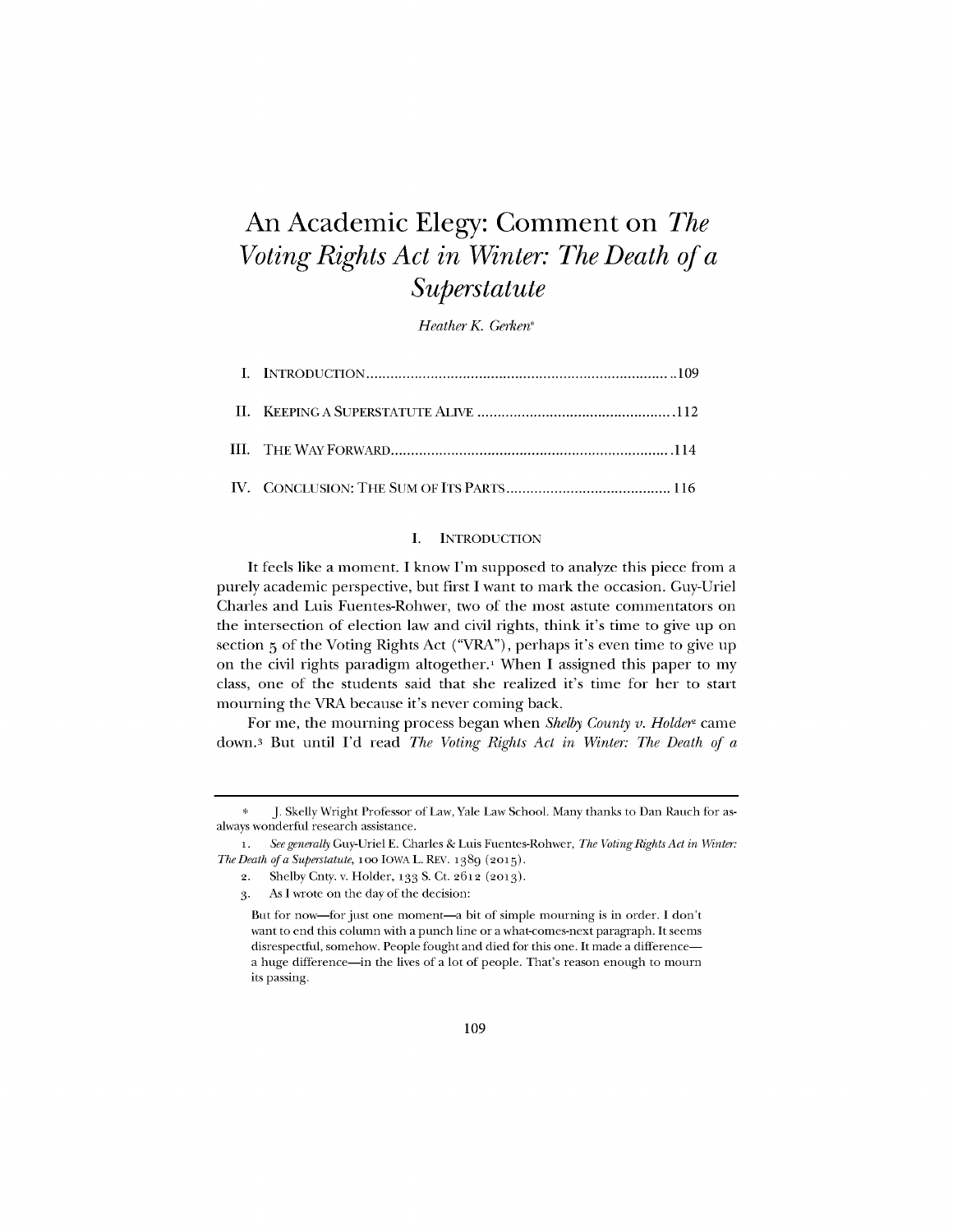*Superstatute,4* **I'd** been a naive cynic (or a cynical naf). **I'd** hoped that **I** wasn't being hopeful enough. But when the always-wise and ever-optimistic **Guy** Charles—the academic who insisted in 2006 that the civil rights community should reject the renewal act and try for better<sup>5</sup>-tells us that something is over, it's probably over. When the duo that valiantly tried to lay the groundwork for rebuilding section **5** tells you it's time to chart a different course, it's probably time to chart a different course.<sup>6</sup>

None of this will be easy to hear if you still subscribe to the political consensus that animated the VRA, if you believe that section **5** was the crown jewel of the VRA, if you think that we still need an administrative alternative to costly litigation for race-based voting claims. Now feels like an especially hard time to hear that we must set aside the race-discrimination model given how large Ferguson and Garner loom. Which is why it takes a certain kind of courage to write what Charles and Fuentes-Rohwer have written here. **If** you think it's hard to hear these things, just imagine how hard it is to write them, at least for people who haven't spent their careers playing the studied contrarian.

Academic articles are strange creatures, and they aren't well suited for elegies. Yet this feels like one to me. Academics are strange creatures themselves. Perhaps, then, it's not surprising that an elegy **by** two scholars would come in the form this one does: the systematic, clear-eyed, and relentless documenting of the death of a superstatute. It feels like the scholarly equivalent of a doctor calling it when the patient's heart has stopped.

Perhaps because this is an elegy wrapped in a piece of scholarship, some readers will offer the conventional academic critique and say that there are really two articles here. The first half of the Article charts the death of a superstatute, $7$  and the second imagines a new future for voting rights. $8$ 

At first glance, the two subjects seem unrelated. The first half enters into a conversation (carried on mostly **by** my colleagues at Yale9) about what Ernie

Heather Gerken, *Goodbye to the Crown Jewel of the Civil Rights Movement: People Died to Pass Section 5 of the VotingRights Act, but That Didn't Save It at the Supreme Court,* **SLATE** (June **25, 2013, 3:50** PM), http://www.slate.com/articles/news\_and\_politics/jurisprudence/2013/06/supreme\_court\_an d\_the\_voting\_rights\_act\_goodbye\_to\_section\_5.html.

<sup>4.</sup> Charles **&** Fuentes-Rowher, *supra* note **i.**

**<sup>5.</sup>** Guy Charles, *No Deal!,* **ELECTION** L. BLOG (May **15, 2006, 10:2o** AM), http://election lawblog.org/archives/oo562 2.html.

**<sup>6.</sup>** *See* Guy-Uriel **E.** Charles **&** Luis Fuentes-Rohwer, *Rethinking Section 5, in* THE **FUTURE** OF **THE VOTING** RIGHTS **ACT** 38-60 (David L. Epstein et al. eds., **2oo6).**

**<sup>7.</sup>** *See* Charles **&** Fuentes-Rowher, supra note **i,** at **1394-1430.**

**<sup>8.</sup>** *Id.* at 143o-38.

**<sup>9.</sup>** *See, e.g.,* BRUCE ACKERMAN, WE THE PEOPLE: **FOUNDATIONS (1991)** [hereinafter ACKERMAN, **FOUNDATIONS];** BRUCE ACKERMAN, WE THE PEOPLE: THE CIVIL RIGHTS REVOLUTION **(2014)** [hereinafter ACKERMAN, CIVIL RIGHTS]; BRUCE ACKERMAN, WE THE PEOPLE: TRANSFORMATIONS **(1998)** [hereinafter ACKERMAN, TRANSFORMATIONS]; WILLIAM **N.** ESKRIDGE,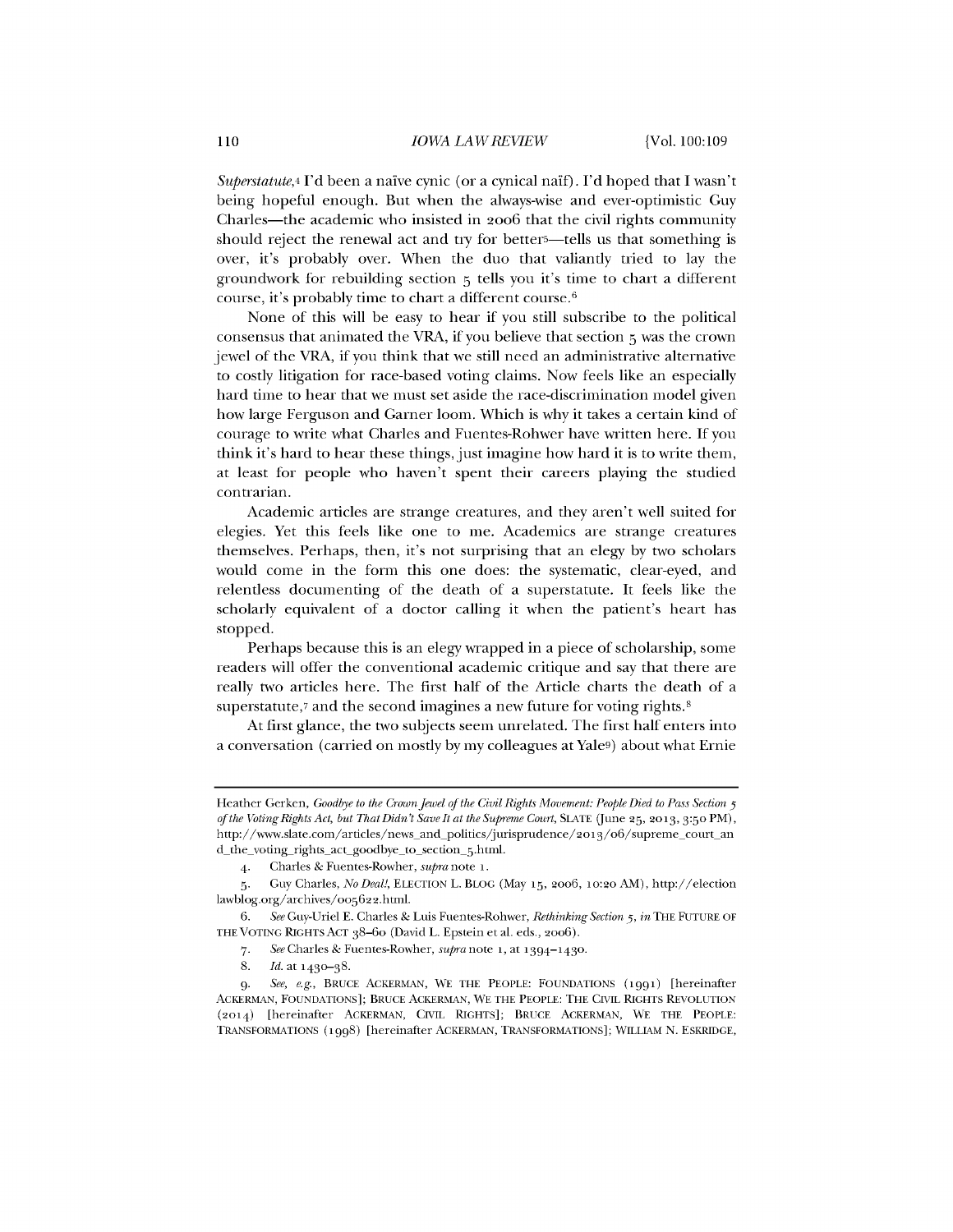Young has called "the constitution outside the constitution" $\omega$ -those sturdy, stable programs and principles that *constitute* our society even if they are not enshrined in our Constitution's text. The death of a superstatute is an understudied topic precisely because superstatutes aren't supposed to die.<sup>11</sup> The second half of the Article, meanwhile, continues a conversation that the field of election law had been having ever since the oral argument in *Northwest Austin Municipal District No. One v. Holder* ("*Northwest Austin*"),<sup>12</sup> one that is more pragmatically focused on identifying a framework for resolving elections claims. That conversation is not nearly as wide-ranging or theoretically oriented as the one on superstatutes. Election law scholars, after all, are trying to come up with a regulatory scheme at the intersection of what Congress can pass and what the Court can accept, and it may well be a null set. These are different conversations, and it's no wonder that the two halves of the Article read so differently.

While **I** have something to say about each part of the Article, **I** think the two pieces are much more closely related than that. To be sure, the effort to chart the death of a superstatute is interesting standing alone and generates its own cache of insights, as **I** note below. But this argument serves a larger purpose here: It reminds you how much work it takes to maintain a superstatute in the first place. Those who resist the premise of the second half of the Article-that it's time to chart a new course-must first grapple with the truths in the first half of the Article. As the authors show, it was a huge lift to get three branches of government to work in conjunction with one another to support section **5.13** For those who think that all we need is a fifth vote on the Supreme Court to restore section **5** to her old glory, Charles and Fuentes-Rohwer remind us just how many times the Court and Congress and the Executive Branch had to bend over backwards not just to keep the old girl alive, but to maintain section **5** as a vibrant regulatory framework.14 This analysis will be sobering to those who want to cast *Shelby County* simply as a 5-4 ruling rather than part of a political sea change. Indeed, the first half of the Article makes clear just how far these tides have receded. While the two halves of the Article are quite different, then, they plainly work in tandem and deepen the authors' argument along almost every dimension. **I'll** address each part in turn before turning to the larger themes of the piece.

JR. *&* **JOHN** FEREJOHN, **A** REPUBLIC OF **STATUTES:** THE NEW **AMERICAN CONSTITUTION (2010);** William **N.** Eskridge,Jr. &John Ferejohn, *Super-Statutes,* **50** DUKE L.J. **1215 (2001).**

**<sup>10.</sup>** Ernest **A.** Young, *The Constitution Outside the Constitution,* **<sup>11</sup> <sup>7</sup> YALE L.J** 408 **(2007).**

**<sup>11.</sup> Eskridge and Ferejohn, however, have given us an in-depth analysis of "cycles of** constitutional entrenchment and dis-entrenchment." *See* **ESKRIDGE,JR.** *&* FEREJOHN, *supra* note **9,** at 303-430.

**<sup>12.</sup>** Nw. Austin Mun. Util. Dist. No. One v. Holder, **557 U.S. 193 (2009).**

**<sup>13.</sup>** Charles *&* Fuentes-Rowher, *supra* note **i,** at **1403-20.**

**<sup>14.</sup>** *Id.*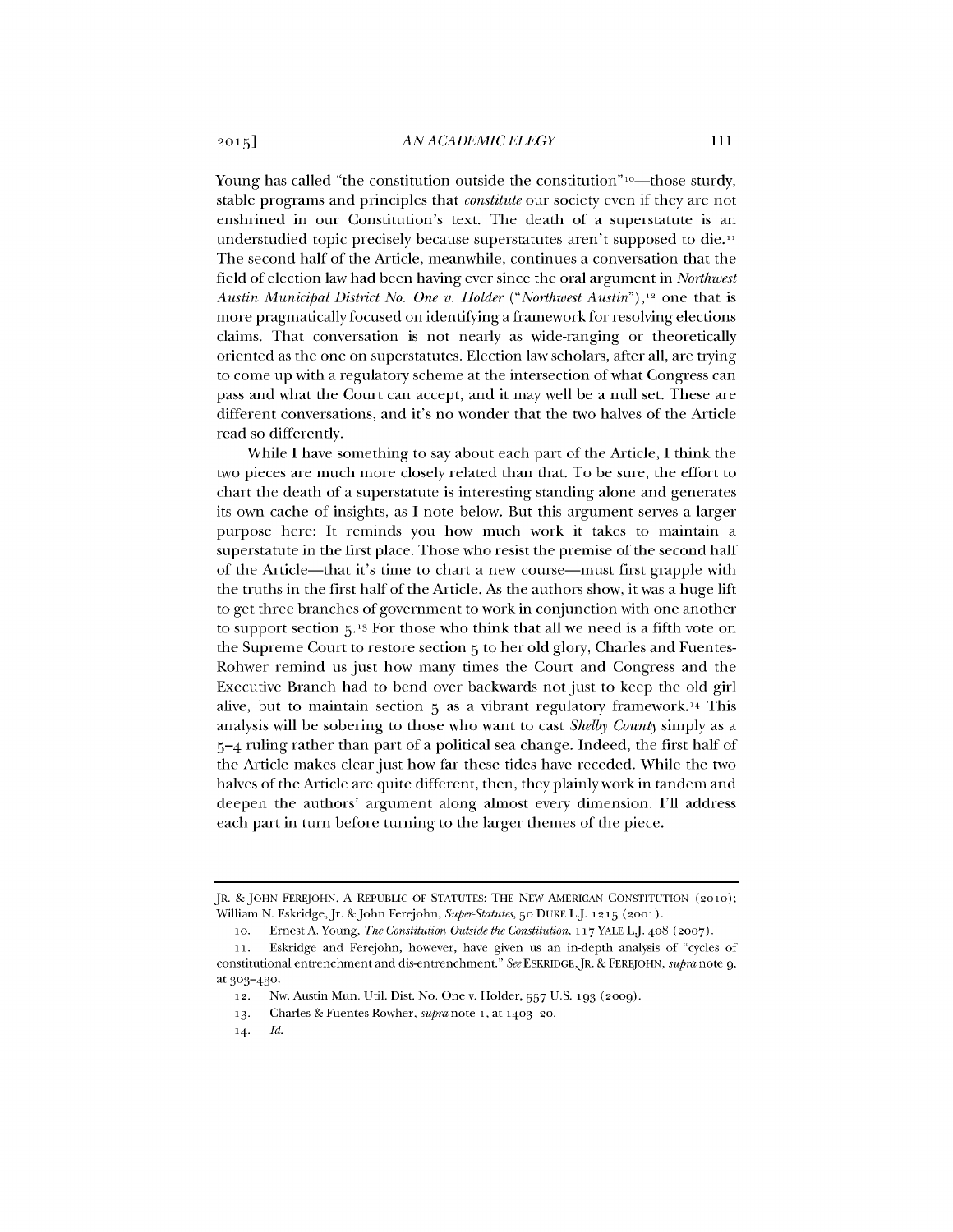#### **II. KEEPING A** SUPERSTATUTE **ALIVE**

One of *The Voting Rights Act in Winter's* noteworthy contributions is its painstaking effort to document how superstatutes are maintained in the first place. Some-but decidedly not all-of the work on superstatutes tends to dwell on the triumphalist part of the story. <sup>1</sup> 5 We know a great deal about how superstatutes are created, but much less about how they are maintained dayto-day.

What's so engaging about Charles and Fuentes-Rohwer's project is that they are able to identify how we know a superstatute is "super" after it's been passed. Much of the work on the "rule of recognition" for constitutional moments and superstatutes has focused on what *precedes* passage of the statute.<sup>16</sup> The authors, in contrast, provide a diagnostic test that can be applied *ex post*. As they note, if a statute is, indeed, "super," we should see "the branches view[ing] one another as partners in a joint enterprise" precisely because the undertaking is both substantial and mandated **by** a high level of political consensus.<sup>1</sup> 7

What makes Charles and Fuentes-Rohwer's analysis particularly arresting is their juxtaposition of decisions from three institutions-Congress, the Court, and the Department of Justice-next to one another. Because we have mostly taught these materials in their own silos, it's easy to forget the remarkable amount of teamwork that was necessary to get section **5** off the ground in the first place. **I** particularly appreciated the authors' inclusion of *Georgia v. United States<sup>18</sup>* and their analysis of its import.<sup>19</sup> Most election law professors, **I** suspect, didn't teach *Georgia* when we taught section **5,** and it was clearly a mistake on our part.

Moreover, it's easy to forget just how big a reach *Allen v. State Board of Elections<sup>20</sup>* was, another truth the Article excavates. We're so accustomed to the Warren Court's expansive decisions that we forget how "elastically," $21$  to use the authors' euphemism, the Court interpreted the VRA. The authors' use of earlier judicial decisions on similar questions-Guinn *v*. United States,<sup>22</sup> Giles *v*.

**<sup>15.</sup>** Eskridge and Ferejohn discuss the post-enactment fate of several superstatutes. *See, e.g.,* ESKRIDGE,JR. **&** FEREJOHN, supra note **9,** at **135-302.** Ackerman discusses the implementation of the Civil Rights Act and VRA. *See generally* ACKERMAN, **CIVIL** RIGHTS **REVOLUTION,** supra note **9.**

<sup>16.</sup> *See* ACKERMAN, TRANSFORMATIONS, supra note **9,** at **91;** Eskridge, Jr. **&** Ferejohn, supra note **9,** at 1266, **1275-76.**

**<sup>17.</sup>** Charles **&** Fuentes-Rohwer, supra note **i,** at **1403.**

<sup>18.</sup> Georgia v. United States, **411 U.S. 526 (1973).**

**<sup>19.</sup>** Charles **&** Fuentes-Rohwer, supra note **i,** at 1407-o8.

**<sup>20.</sup>** Allen v. State Bd. of Elections, **393 U.S.** 544 **(1969).**

**<sup>21.</sup>** Charles **&** Fuentes-Rohwer, supra note **i,** at **1391.**

<sup>22.</sup> Guinn v. United States, **238 U.S.** 347 **(1915).**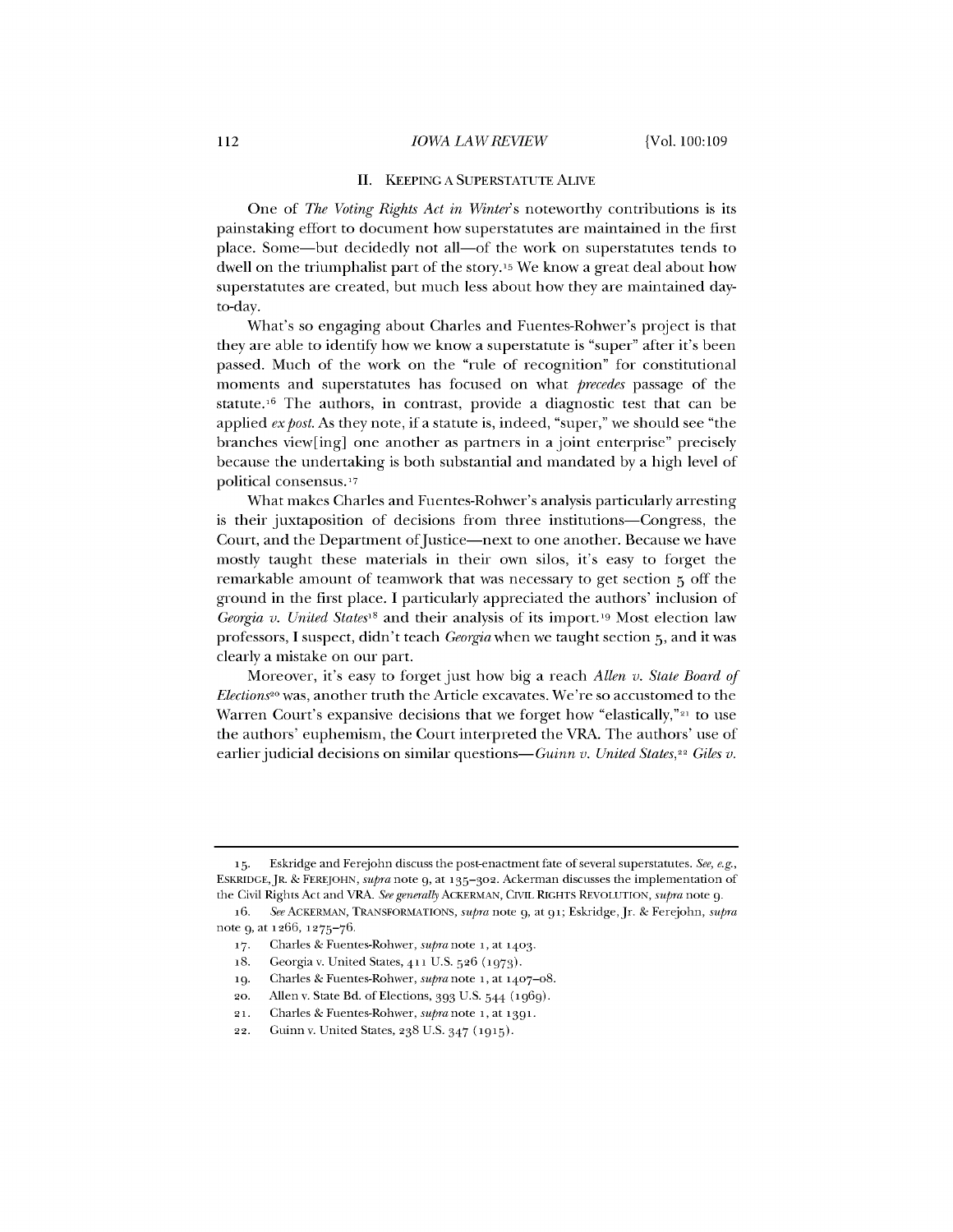*Harris*,<sup>23</sup> the *Civil Rights Cases*<sup>24</sup>—provides an effective contrast here.<sup>25</sup> Still, there are limits to the utility of such comparisons given that these are multimember bodies acting in very different periods. The White Primary cases<sup>26</sup>— *Terry v. Adams,<sup>27</sup>* at least—are also quite "elastic[]" in conceptualizing state action, but they preceded the passage of the VRA by several decades.<sup>28</sup>

I'm less convinced **by** the authors' efforts to fold *Northwest Austin* into their story, however. It's certainly a novel and imaginative reading, one that doesn't recycle the same, tired complaints about the case. Maybe Charles and Fuentes-Rohwer are right to argue that the Justices imagined themselves at the end of a "chain letter."29 Maybe this is why the Justices felt licensed to depart from the statutory text in the implausible fashion they did, given the regularity with which the Court had previously departed from the statutory text.3o But it's hard not to see *Northwest Austin* as the beginning of the end, the clearest sign that the consensus was in the midst of unraveling. Given *Northwest Austin's* strong dictum casting doubt on the constitutionality of section **5,31** I can't see why those who still subscribed to the prior consensus-the Court's four "liberals"-would sign onto *Northwest Austin,* save for an act of desperation. Nor can I see why Chief Justice Roberts, who clearly believed the consensus had already unraveled, would have held his fire out of respect for a chain letter written **by** the Warren Court in a fashion sure to irk him. Either the Justices made a deal or the Chief Justice was engaged in what appears to be a bit of a pattern for him-sending a shot across Congress's bow before sinking a statute in a subsequent case.<sup>32</sup>

To be sure, my take on *Northwest Austin* just rehashes the conventional wisdom. But sometimes views are conventional with good reason. Moreover, if we *are* going to compare cases to one another, the departure from the unambiguous text of the statute in *Northwest Austin* doesn't seem all that different from the Court's recent departure from the unambiguous text in *Bond v. United States,* a federalism case.33 In both cases, "other considerations

**<sup>23.</sup>** Giles v. Harris, 189 **U.S.** *475* **(1903).**

**<sup>24.</sup>** The Civil Rights Cases, **1o9 U.S. 3** (1883).

**<sup>25.</sup>** *See id.* at **1398-1405.**

<sup>26.</sup> *See* Terry v. Adams, 345 **U.S. 461 (1953);** Smith v. Allwright, **321 U.S.** 649 **(1944);** Grovey v. Townsend, **295 U.S.** 45 **(1935);** Nixon v. Condon, **286 U.S. 73 (1932);** Nixon v. Herndon, **273 U.S. 536 (1927).**

**<sup>27.</sup>** Terry, 345 **U.S-** 461.

**<sup>28.</sup>** Charles *&* Fuentes-Rohwer, *supra* note **i, at 1391.** Though, to be fair to the authors, those cases were not accompanied **by** a similar level of congressional and executive activity.

**<sup>29.</sup>** *Id.* at **1410.**

**<sup>3</sup>o.** *See id.* at 1 <sup>4</sup> 19.

**<sup>31.</sup>** Nw. Austin Mun. Util. Dist. No. One v. Holder, **557 U.S. 193, 202-04 (2009).**

**<sup>32.</sup>** *See generally, e.g.,* Richard L. Hasen, *Constitutional Avoidance and Anti-Avoidance by the Roberts Court,* **2009 SUP. CT.** REV. 181; Richard M. Re, *The Doctrine of One Last Chance,* **17 GREEN BAG 2D 173 (2014).**

**<sup>33.</sup>** Bond v. United States, **134 S.** Ct. **2077 (2014).**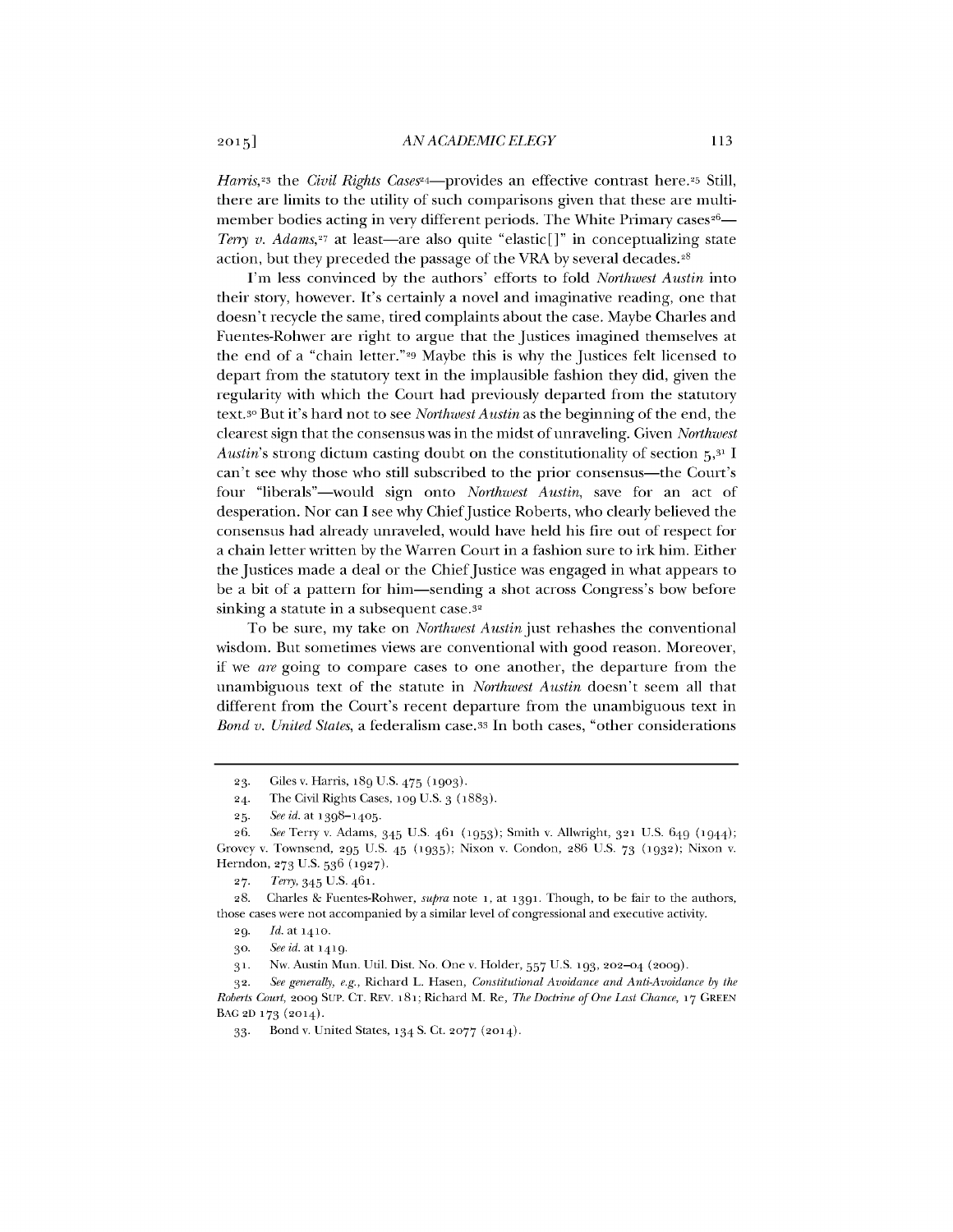trump[ed]"34 the plain text in Roberts's view.3s And, in both cases, one suspects that those "other considerations" might have included the fact that the Court was punting on a question it discovered it wasn't ready to answer. $3<sup>6</sup>$ 

To be fair to Charles and Fuentes-Rohwer, **I** suppose one could read *Northwest Austin* as the Court's own effort to ascertain whether the political consensus had in fact unraveled. On this view, the Court was inviting Congress to step in—just as it had stepped in before—to maintain its commitment to the VRA. Congress's silence on this front, then, was as much of a sign of dissensus as its inability to do anything but maintain the status quo during the 2oo6 renewal, as the authors so ably demonstrate.37

### III. THE WAYFORWARD

However you read *Northwest Austin,* Charles and Fuentes-Rohwer are correct to cast *Shelby County* as an effort to declare an end to the civil rights consensus.3<sup>8</sup>While civil rights supporters are likely to balk at that conclusion-how can a  $5-4$ , hotly contested case declare an end to anything?—they should at least find the first half of the authors' Article sobering. It's not hard to imagine one vote on the Supreme Court flipping. But, as the authors make clear, for the VRA to play the vibrant role section **<sup>5</sup>** has played in the past, we need a substantial amount of cooperation from Congress and the Presidency. Congress, of course, seems likely to be paralyzed in the near future, and it's too soon for anyone to start counting his or her chickens with regard to the Presidency. It's thus hard to disagree with the authors' declaration that "[t]he era of cooperation is over."39 They've levied a powerful challenge here, one that must be addressed **by** anyone engaged with these issues going forward.

There's still room for pushback here, however. To be sure, if future civil rights statutes in the elections arena are to function as superstatutes over many decades, the authors' claims are sound. It's hard to imagine anything like the level of inter-branch cooperation we've witnessed in the past on the civil rights front. But it's not clear to me that that level of cooperation is necessary for some version of a civil rights statute to succeed. Section **5,** after all, spanned many decades and had to come to grips with a fundamental reordering of the political sphere. The provision was enacted to ensure that the federal government could keep up with the ever-changing strategies for

<sup>34.</sup> Charles **&** Fuentes-Rohwer, supra note **i,** at **1411.**

**<sup>35.</sup>** In *Bond,* Roberts seemed to conclude that federalism concerns rendered a clear text ambiguous. *See Bond,* **134 S.** Ct. at **2o90.** For an analysis of the Bond decision, see *Bond,* **134 S.** Ct. at **2095-97** (Scalia,J., concurring); Heather K Gerken, *Slipping the Bonds ofFederalism,* **128** HARV. L. REV. **85,** 89-go (2014).

**<sup>36.</sup>** Gerken, supra note **35,** at 93-94, **112-13.**

**<sup>37.</sup>** *See* Charles **&** Fuentes-Rohwer, supra note **i,** at **1430-31.**

**<sup>38.</sup>** *See id. at 1 <sup>4</sup> 22.*

**<sup>39.</sup>** *Id.* at 1438.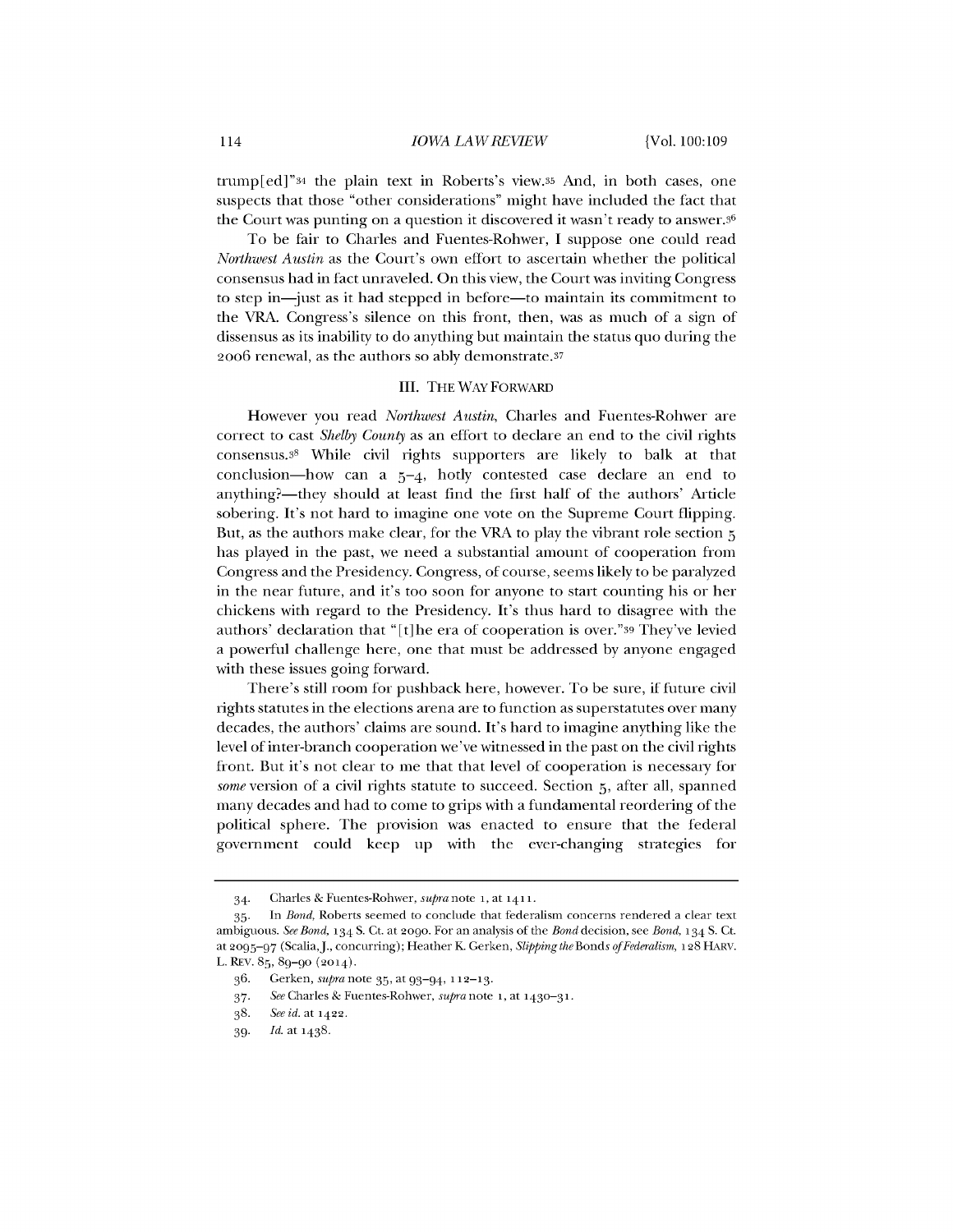discrimination occurring in the covered jurisdictions. The irony, of course, is that the statutory scheme itself couldn't keep up, which is precisely why we saw such "elastic[]" efforts to interpret and implement section **5** over time.4<sup>0</sup> Section **5** *had* to be a superstatute to succeed during the period in which it was implemented.

The question is whether a civil rights statute has to be "super" to succeed in this day and age. While **I** have trouble imagining another civil rights superstatute coming along anytime soon, **I** have less trouble imagining a civil rights scheme that springs from what Bruce Ackerman would term a period of "normal politics." $4<sup>1</sup>$  Regulatory schemes have a funny habit of surviving, in large part because they become normalized after a few years. **I** have little doubt that a civil rights statute would be trimmed **by** this Court and subject to inconsistent levels of enforcement, depending on the administration. But if it were possible to pass a new statute-and that's an enormous *"if'* in an era in which Congress is all but sclerotic-it's not clear to me that it would be destined for failure. The Department of Justice has administered the VRA under executives of all sorts, and the federal courts include many a judge willing to apply the law as-is. **A** new civil rights-oriented statute might limp along at times, but the game might still be worth the candle. To be sure, the Roberts Court could at some point decide to decimate all civil rights statutes **by** insisting that Congress can regulate only intentional discrimination, narrowly defined. But that would require a sea change of its own.

Because the authors have oriented their analysis around the superstatute baseline, however, they don't take into account this possibility. It's clear they think that the effort to restore section **5** as a superstatute is over, but it's not clear whether they think the civil rights game would be worth the candle even in the absence of a political moment powerful enough to pull all three branches into a civil rights project. **I,** for one, would be curious as to what they would say, in large part because **I** find them to be such thoughtful commentators on all things elections. That's a discussion for another day, however.

Whether or not you ultimately agree with the authors' bleak assessment of the future of the civil rights paradigm, there's much to admire about their assessment of the alternative paths available to those of us who care about voting rights. **I** was particularly struck **by** the authors' efforts to press on whether section **5** is really the paradigm we want going forward. Those who remain nostalgic about the section **5** model will find the authors' counters bracing. Charles and Fuentes-Rohwer, for instance, insist on knowing "what is the justification for protecting voters of color when they are in North Carolina but not in Pennsylvania" or "[i]n Virginia but not in Wisconsin."42 They

<sup>40.</sup> Charles **&** Fuentes-Rohwer, supra note i, at 1391.

<sup>41.</sup> ACKERMAN, **FOUNDATIONS,** supra note **9,** at 3o2.

<sup>42.</sup> Charles **&** Fuentes-Rohwer, supra note i, at 1425.